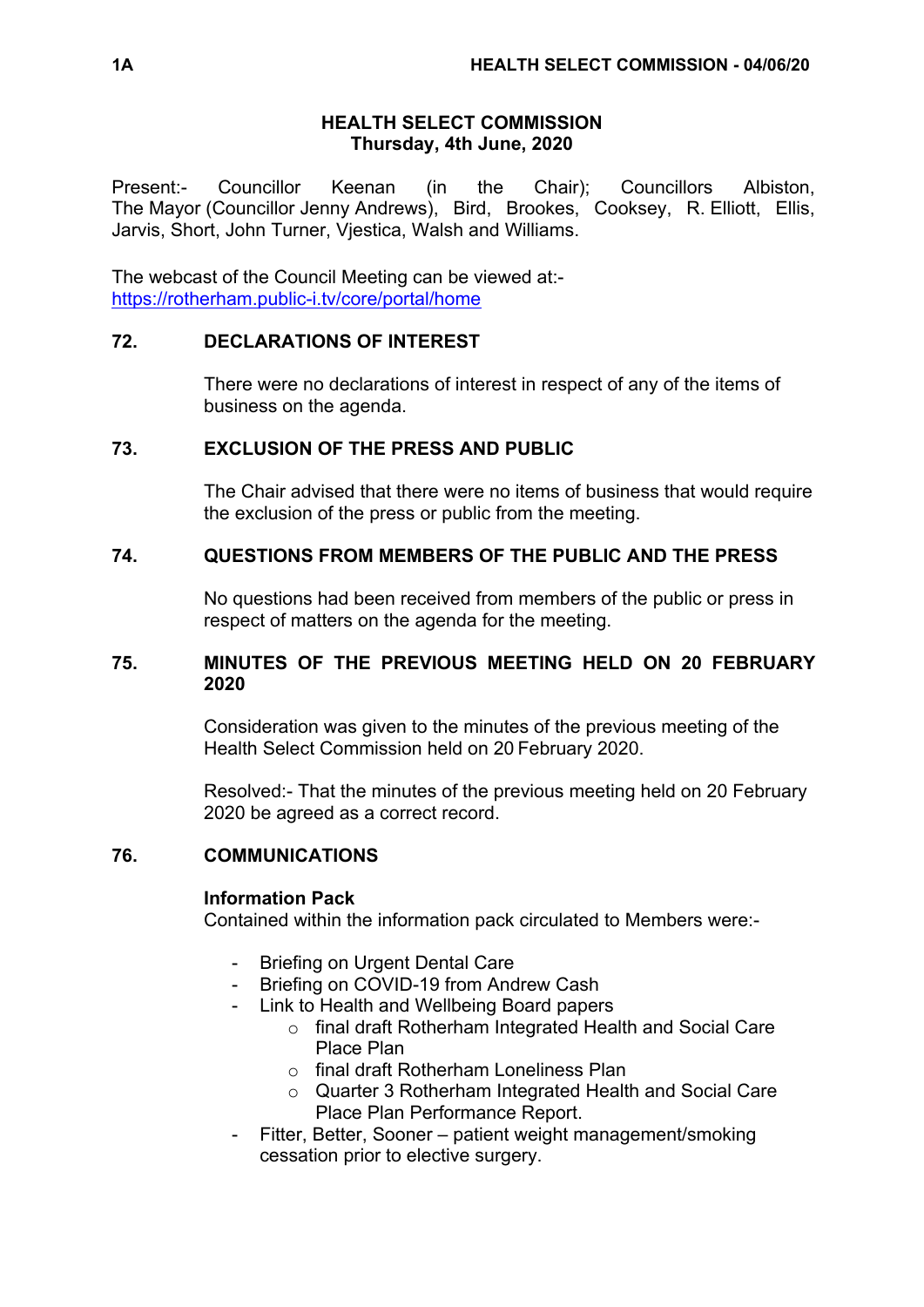Members were requested to submit any comments or questions on these items to the Governance Advisor.

# **South Yorkshire, Derbyshire and Nottinghamshire Joint Health Overview and Scrutiny Committee**

No date had been agreed for the next meeting but the Joint Committee would resume to consider possible changes to gluten free prescribing. which had previously been deferred.

# **77. ADULTS 65+ RESIDENTIAL AND NURSING CARE HOMES - QUALITY REVIEW**

Cllr Roche, Cabinet Member for Adult Care and Health introduced the item and confirmed that Rotherham care homes, of which only two were Council homes, were now rated third best in Yorkshire. This was positive progress although room for further improvement still existed. Undeniably Covid-19 had had an impact on care homes in Rotherham and he stated his thanks and admiration for staff working in care homes and said that thoughts were with those who had lost a loved one or family member.

# **Presentation**

**Context** 

- 36 Care Homes (Adults 65+) including 2 in-house
- 2 market exits since 2018 Greasbrough Nursing and Residential Home (contract termination-poor quality) Clifton Meadows (business decision)
- 3 market entries Jubilee Greasbrough, Roche Abbey Maltby, Clifton Meadows - Clifton
- Significant bed capacity 1849 (including in-house/temporary beds)
- 483 Vacant  $-26\%$  on 22<sup>nd</sup> May 2020 (164 in general residential, 92 in general nursing, 171 in dementia residential and 56 in dementia nursing)

Current Position

- Only 48% placements funded by the Council
- 22% of beds occupied by self-funding residents still support from Council
- 30% from out of borough
- $\cdot$  50% charge a top up fee (10% in 2015/16)
- Demographic is changing, with the average age entering care increasing to 85 years (83 in 2015/16).
- The average length of stay is 2-3 years (3-4 years in 2015/16).
- Increase occupancy in Nursing type provision (90% occupancy) people living longer - complex needs
- Market expansion in nursing beds 92 beds and 20 temporary (Covid-19)
- 11% increase in vacancy factor since Covid-19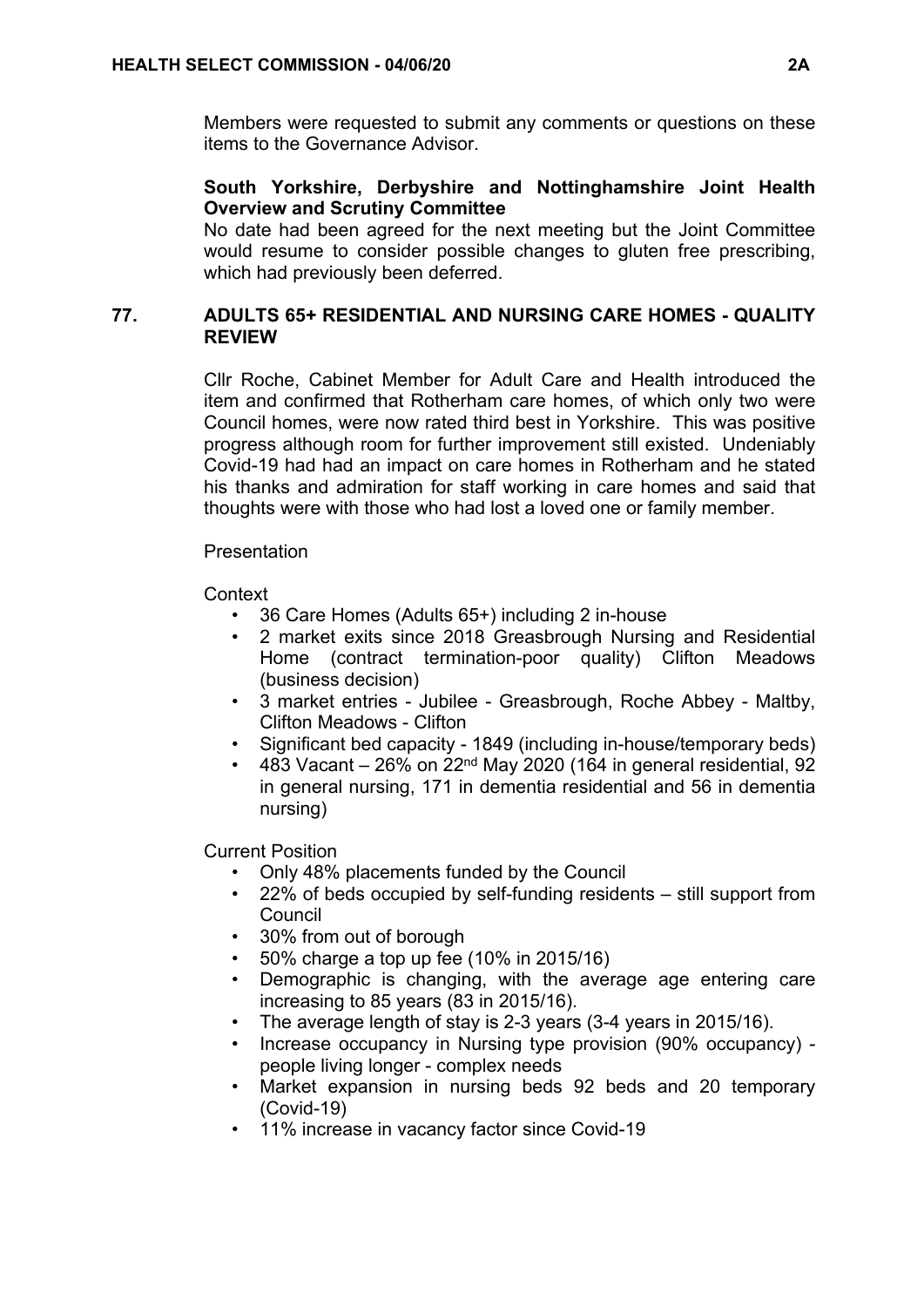### Challenges to Care Homes due to Covid-19

### *Initial challenges at the start of the pandemic:*

- Implementation of the 3 hour discharge process from hospital
- lack of testing for staff and residents
- high rates of staff absence
- lack of Personal Protective Equipment (PPE)
- care home deaths not being captured in the national data

- digesting and responding to frequently changing guidance regarding outbreaks, PPE use and infection control – support from RMBC

### *Challenges now are:*

- implementing the new testing regime
- high levels of voids
- limited self funder market
- longer term financial viability of care homes

- ensuring that support extends beyond older people (current national guidance limits primary action to this group) – learning disability, neurorehab and mental health

Additional Support due to Covid-19

- Named Council lead officer Contract Compliance Team and Public Health Officers
- Clinical lead GP Community Health Team
- Clinical Contract Quality Officer Care Home Liaison Service (NHSRFT)
- Staff testing
- Whole home testing for staff and residents
- Supply of PPE now improved through supply chains but some concerns re costs plus Council some stock with which able to assist providers
- Council's website bespoke section for providers i.e. web form to request PPE/information/support/resources
- Rotherham Skills Academy to meet their immediate recruitment and training needs for adult social care workers (to go live in two weeks)
- CQC Emergency Support Framework collaboration
- Training package based on Public Health England guidance for PPE, Infection Prevention and Control and Covid-19 swabbing/testing
- Sheffield University provided 35 sim enabled phones to enable video calling – residents/family
- Multi-disciplinary team clinicians/Public Health/commissioning video conferencing
- "Listening Ear" service bereavement support
- Payment £15,000 to support additional expenditure incurred as a result of Covid-19
- £100,000 contingency fund
- Infection Control Fund  $-$  £2.3m grant for all CQC registered care homes in the borough (all age - 84 in total)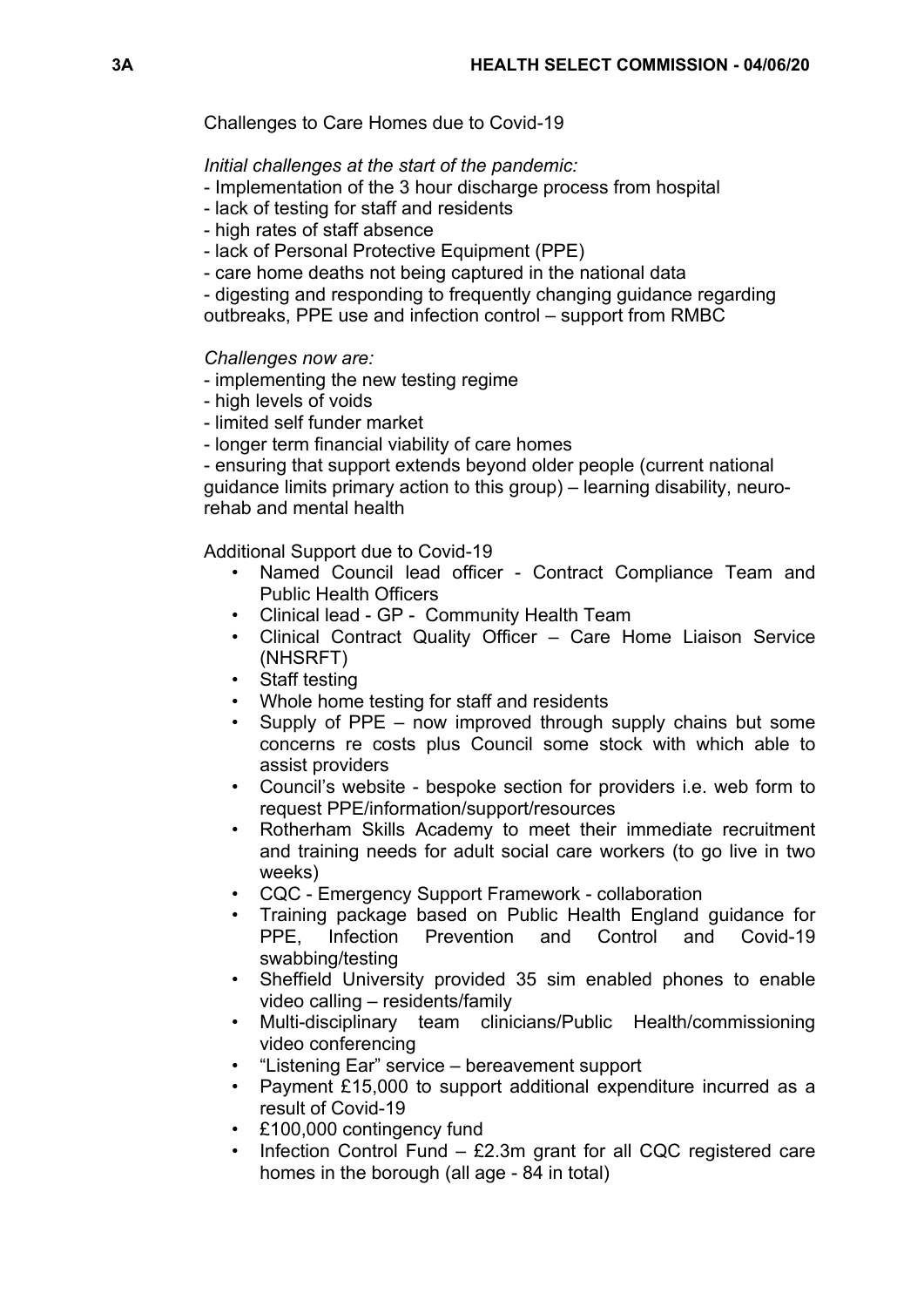Whole Care Home Testing

- 10 May 2020 the national digital portal was launched to support all care homes to be tested by June 2020.
- The Director of Public Health, CCG Chief Nurse and the Director of Adult Care Services were tasked with supporting testing across Rotherham.
- Care home testing will be prioritised according to risk i.e. where there is an outbreak or where staff absence is problematic.
- All older people's care homes across Rotherham will be included regardless of the source of their funding.
- The Director of Public Health will be referring care homes to NHS England for testing on a weekly basis as per NHS England's directive.
- Local needs will be captured via a daily tracker.
- An evidence-based methodology informs who is prioritised for testing and support:
	- size of the care home
	- numbers of staff
	- whether the care home is nursing or residential
	- current staff sickness rates
	- current bed occupancy
	- current infection rates and presence of Covid 19
	- testing already undertaken of residents and staff (if this is the case)

- geographical areas to take advantage of mutual aid where possible

### CQC ratings

3 slides showed current ratings for care homes in Rotherham and an improving trend. Contract Compliance Officers remained vigilant on ones rated as requiring improvement, which all had action plans. Escalation if needed would include health partners in a multi-disciplinary approach.

CQC data - Access to care

- Percentage change in residential home services Rotherham figures indicate a 5% or greater decrease in the number of people accessing residential care
- Percentage change in nursing home services Rotherham figures indicate a 1% or greater decrease in the number of people accessing nursing care
- Percentage change in residential home beds Rotherham figures indicate a 5% or greater decrease in the number of residential care beds available
- Percentage change in nursing home beds Rotherham figures indicate the number of nursing beds remains stable

The Care Home of the Future

• Care home market is essential where it is not appropriate or safe for a person to remain in their own home.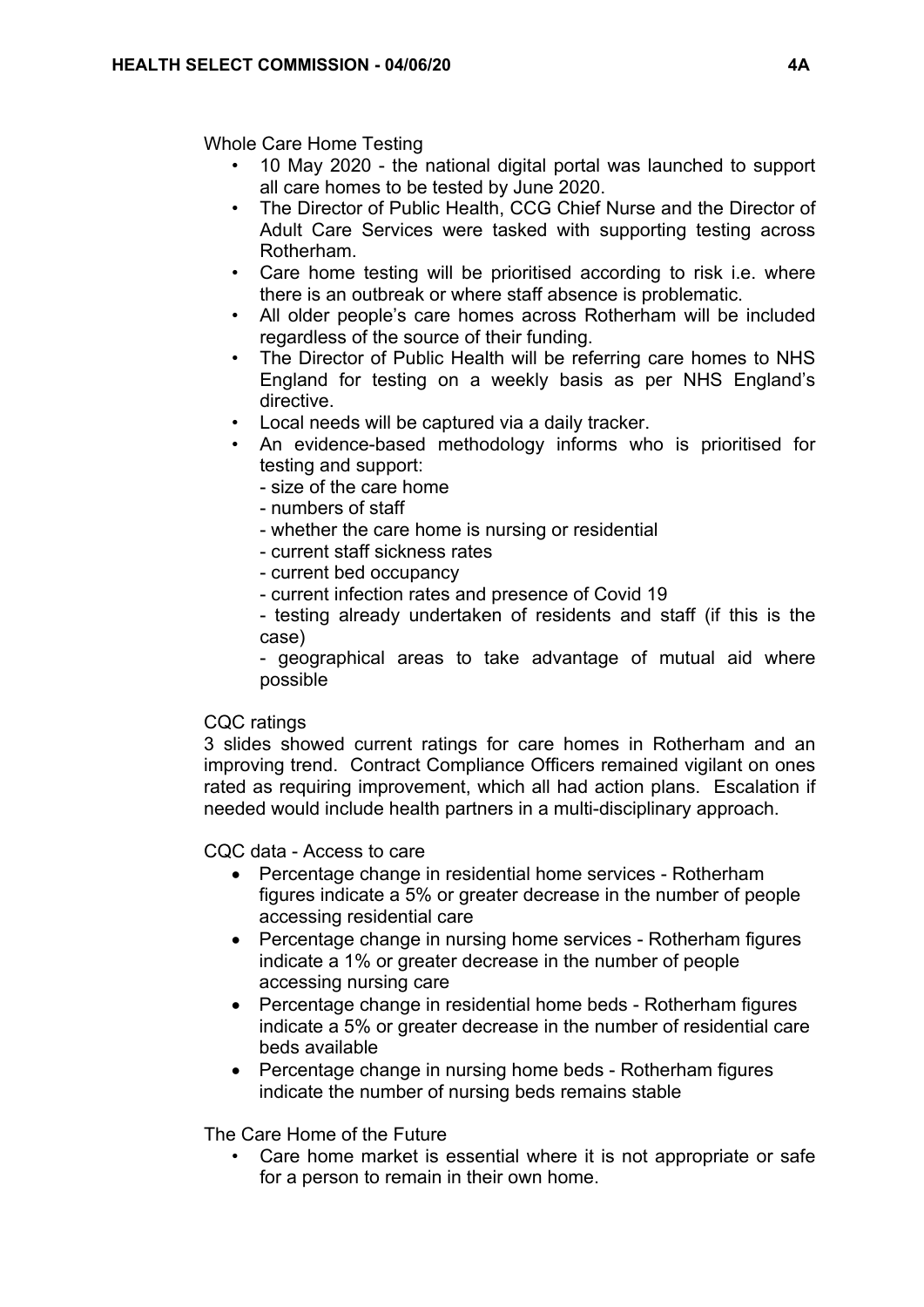- Shift in market to facilitate hospital admission avoidance, discharge and flow to contribute to managing year-round pressures/demand through the provision of intermediate care, reablement and winter pressure beds from the independent sector.
- To develop more effective community multi-disciplinary working to support people to be at home for longer (or following hospital discharge), based on the philosophy of 'Home First'
- Prevention and early intervention with a recovery model of reablement and rehabilitation for all age groups

Approach to Quality

- Healthwatch Citizens Advice Rotherham and District
- RMBC Public Mental Health and Emotional Wellbeing COVID 19.
- TRFT Patient Experience Group.
- Rotherham Safeguarding Adults Board.
- Health & Wellbeing Board.
- Rotherham Advocacy Service Absolute Advocacy: canvas independent views on health and social care in addition to advocacy
- Meet people 1:1 group sessions, surgeries, attend events, use social media and technology.

Quality Strategy

Making it Real - people with care, treatment and support needs:

- Six themes to reflect the most important elements of personalised care and support.
- 'I statements' that describe what good looks like from an individual perspective.
- 'We statements' that express what organisations should be doing to make sure people's actual experience of care and support lives up to the I statements.

Members explored the following themes after hearing the presentation.

# **Stability regarding testing**

The Strategic Director was the lead for the South Yorkshire Local Resilience Forum cell and confirmed that although testing remained challenging plenty of capacity for testing existed across the system, with two routes available. Pillar 1 was via Rotherham Hospital where a pathway had been established early on for Council and provider staff and Pillar 2 via Doncaster Airport where staff could make their own referral. Confusion existed with regard to the pathways, compounded by mobilisation of units managed by the military, such as the one at New York Stadium for a few days. Testing and home testing kits were available for staff who had difficulty in driving to the hospital or other sites.

Testing was mainly self-testing by a throat swab, with only hospital tests undertaken by a clinician. A high number of false tests were recorded and people had to be assisted in how to do them correctly. An additional challenge was how the virus worked as people could still have bacteria in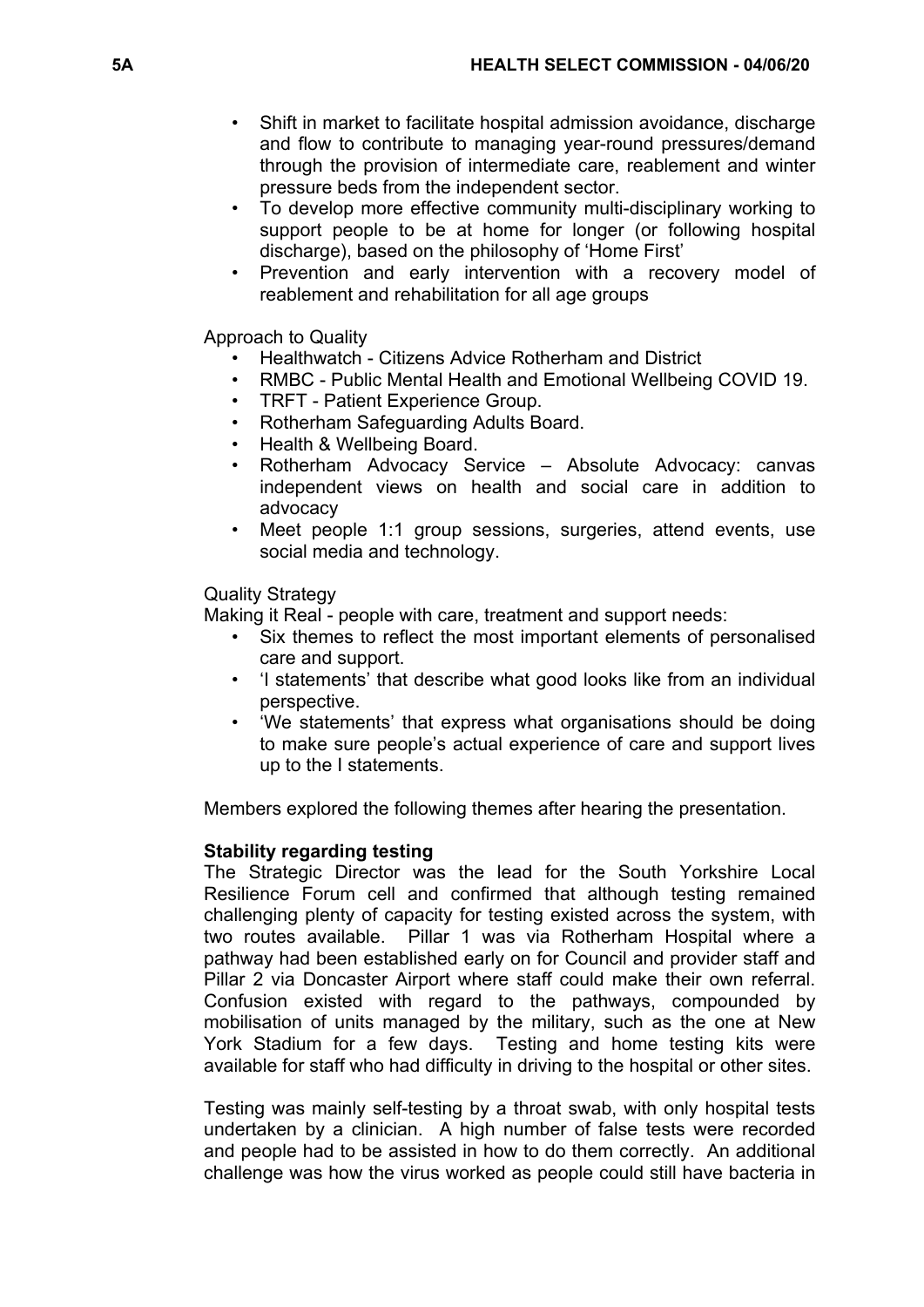the back of their throat after two weeks, showing a positive test but no longer infectious. This led to dilemmas about how safe people felt in being in a particular environment.

NHS England (NHSE) input was in regard of testing care homes one by one, which was also a challenge. Some care homes had been proactive and this issue was prioritised weekly depending on what was happening in a care home.

# **Access to testing for residents and staff with the rollout to all care homes**

A return for 29 May 2020 had to confirm that every care home had been offered testing and Rotherham had included mental health and learning disability even though the list was confined to older people. It was because the belief was that anyone who lived in a care home should have access to testing. Issues existed around capacity to consent to a test or refusal. There was a process as a deprivation existed in doing something physically to someone who was quite poorly and potentially did not understand what was happening. Challenges for providers with people with dementia type illnesses were around testing, social distancing, PPE, residents staying in their own room if needing to self -isolate and also decisions made for people on end of life care who may have chosen to remain in the care home rather than going to ICU for ventilation. It remained important to have that personalised care.

Testing for older people was approximately over four weeks to cover all services. Officers looked at what had been carried out and then prioritised care homes where people were receiving nursing care or had symptoms of dementia, and on levels of infection in the home, which were then referred to the Department of Health for the testing to be undertaken. Several care homes had registered themselves on the on-line portal and the Council had referred around half the older people's care homes and were monitoring when the tests were carried out and the results. Learning disability care home testing was imminent once the go ahead was given, plus under 65s and mental health, so there would be no further delay as people were anxious about it.

### **Infection control**

It could not be said that this had stabilised as there were a number of unknowns with regard to the virus and things emerging daily. Work was taking place with the Director of Public Health and Community Physician and PPE training included videos of how to put on and remove PPE correctly. Transmission was possible through staff and monitoring was in place regarding the percentage of staff who had tested positive or who were self-isolating with symptoms or because family members showed symptoms, and this would endure.

### **Preparedness for another spike or second wave**

Assurance was sought that officers were confident the system was geared up to deal with another wave. There had been a lot of learning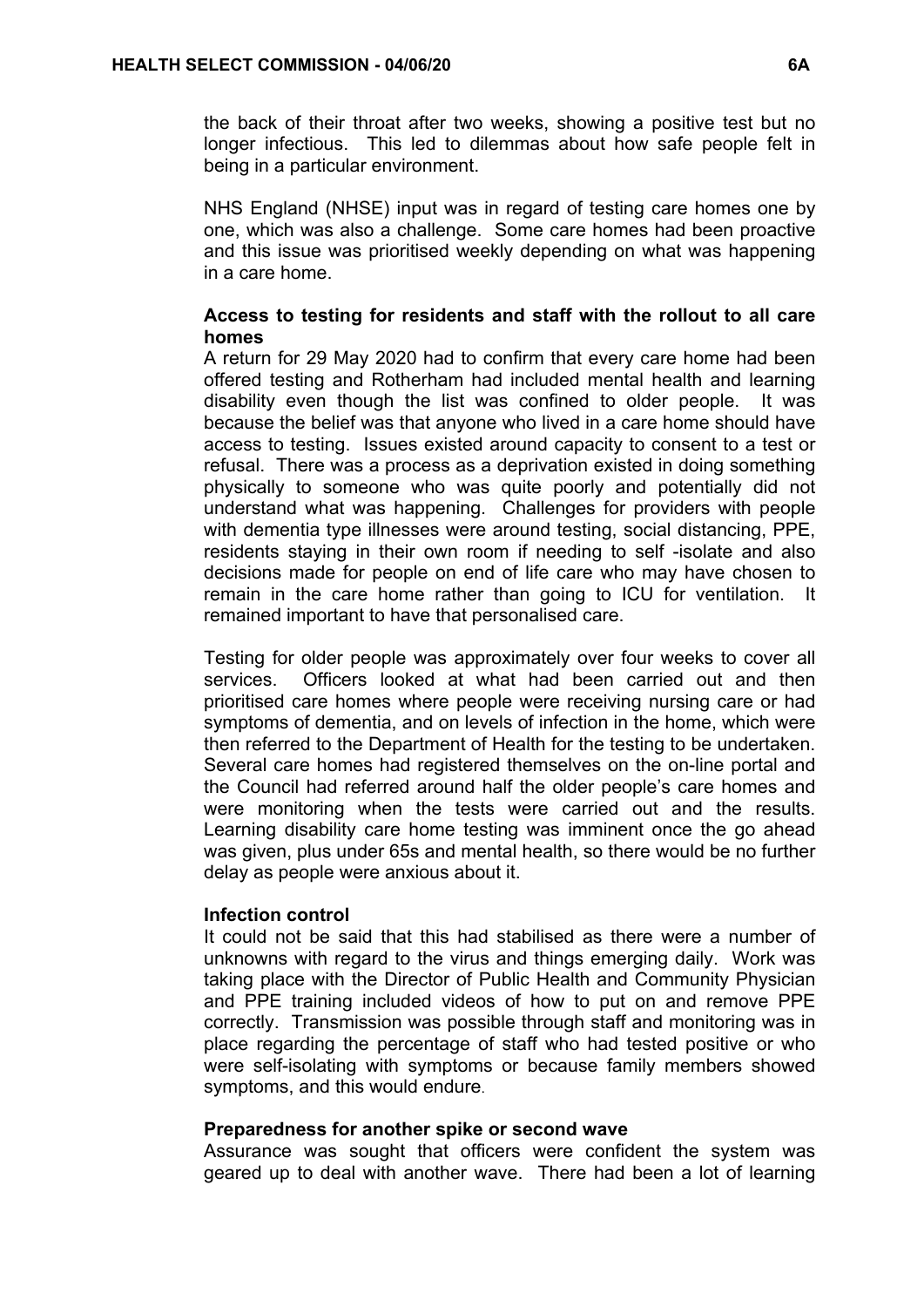and a document developed for scenario testing and how things would be done differently if it started up again. Partners were in a strong position but the caveat was that it would be different again next time; it had hit the most vulnerable and those with certain conditions and by default sadly the people in the care homes would also have changed. The system was as prepared as possible but there were unknown aspects.

#### **Discharge from hospital for convalescents to care homes**

Learning at all levels was continuing and as always with the benefit of hindsight and acquired knowledge some things would have been done differently. Preparatory work had been carried out for going forward due to concern about potential outbreaks. A plan would be going to Elected Members in the coming weeks. Planning was underway for activity whether it could be small outbreaks in care homes, communities or more widely. There were still many unknowns and the knowledge had changed over the last few months.

The Local Authority as a system had to respond by 29 May 2020 with its care home plan, with formal feedback expected the following week. There would be further work to do but initial feedback had been positive which officers felt should give confidence to Elected Members about what had been done with plans in place very early before many counterparts.

Multi-agency group meetings took place several times a week, including learning disability and mental health, and staff were proactively monitoring against all data to identify any trends and issues in care homes and contacting them where any issues were identified.

### **Pre-discharge testing at the hospital**

Verification was sought on whether people were only discharged following a negative test and if there had been problems linked to this. Learning, guidance and challenges had been almost daily and care home meetings took place seven days a week in the first two months of Covid-19. Changes were made to the guidance part way through and when it stated that people had to be tested before discharge Rotherham Hospital enacted testing straight away. 20 beds were quickly commissioned in one care home to have a Covid-19 positive pathway for people who were unwell, with reference to the Mary Seacole initiative mentioned below.

One challenge was the length of time people may be asymptomatic, possibly for several days, which led to a changed approach on staffing, delivery and to work with care homes to get them to consider that pre-time before symptoms. The time frame initially was one of a three week potential virus but some patients were in critical care and having ventilation for three weeks.

#### **Nursing homes and isolation**

Members questioned the degree to which nursing homes had created internal Covid-19 wards or sections to isolate residents and protect staff and other residents. Much depended on the size and layout of the care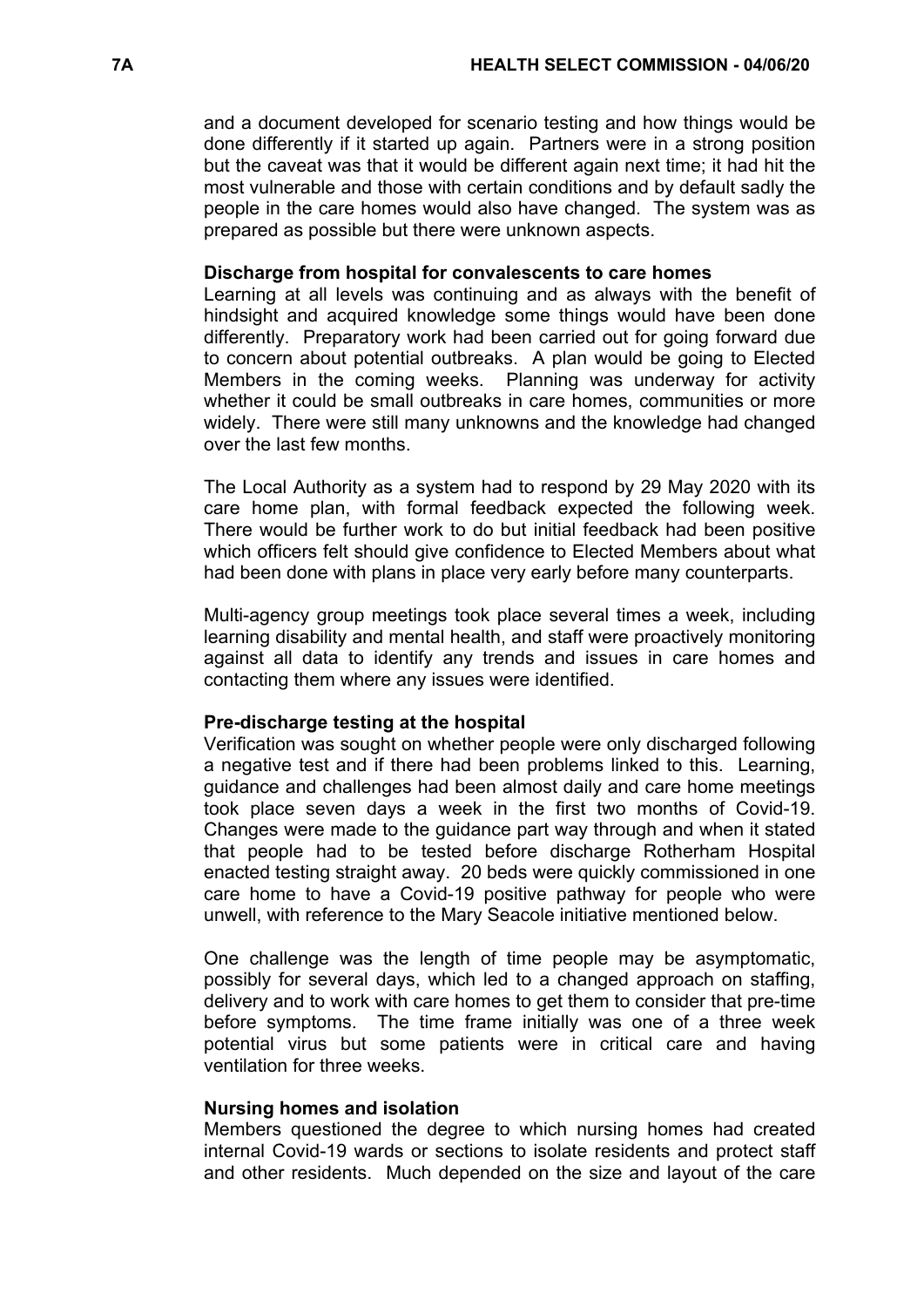home and some had set up specific areas, whereas in others it was selfisolation in the person's room. Where possible "hot and cold" sites were set up and care homes had been supported and given advice on how best to do it in their own specific environment.

On staffing there had been a degree of pragmatism and staff turnover was high, and there were issues with using agency staff. Separate staffing teams had been set up in care homes (and in RMBC) to balance this off. It was difficult initially when test results were not coming back fast but Rotherham Hospital was doing them quickly and becoming more rapid.

### **Care for people with disabilities**

Assurance was given that if anyone had care and support needs, regardless of their age or impairment, they would be assessed in the same way as before the pandemic. The reablement team were still going out and working with people, with the appropriate PPE.

#### **Safe staffing levels in care homes**

Acknowledging some of the problems with staffing, Members probed into whether regular updates on staffing levels were provided and if there had been any concerns about the safety of residents, especially in more complex cases with a higher ratio of staff to residents.

Martin Hopkins' staff were in daily, regular contact with all the care homes and the relationships and trust were there to share relevant information both ways. Care homes recognised that the Council needed to understand their staffing ratios and concerns in order to support them. Each care home had a linked member from the Commissioning Team who acted as their conduit. The team facilitated the move of a staff member from one care home with extra capacity to another that had a staffing shortage. Officers confirmed they had not yet reached a stage of being unduly concerned about staff sickness absence levels but if the trajectory at the start of the pandemic had continued then there would have been. Above 25% would lead to problems, and at times it had been close to this in some establishments, but higher numbers of staff were now back in the workplace, with absence levels therefore much lower.

In response to a question as to whether the staff to resident ratio had ever been out of guidance, it was pointed out that the Registered Manager in a care home was the legal entity regarding safe operation. Data was collected on staff and the reasons for absence, on staff who had tested positive and more recently on staff who had been tested for the virus, including in RMBC care homes. Questions would be asked of any home that had a high degree of staff absence. All contingency plans had been reviewed and approved, modelled on staffing reductions at 25%, 30% and 50%, as in RMBC at the start of the pandemic. A categoric yes or no could not be given but significant monitoring took place and contingency plans were enacted very early. Officers had also spoken with homes about not sharing agency staff because of the transmission risk.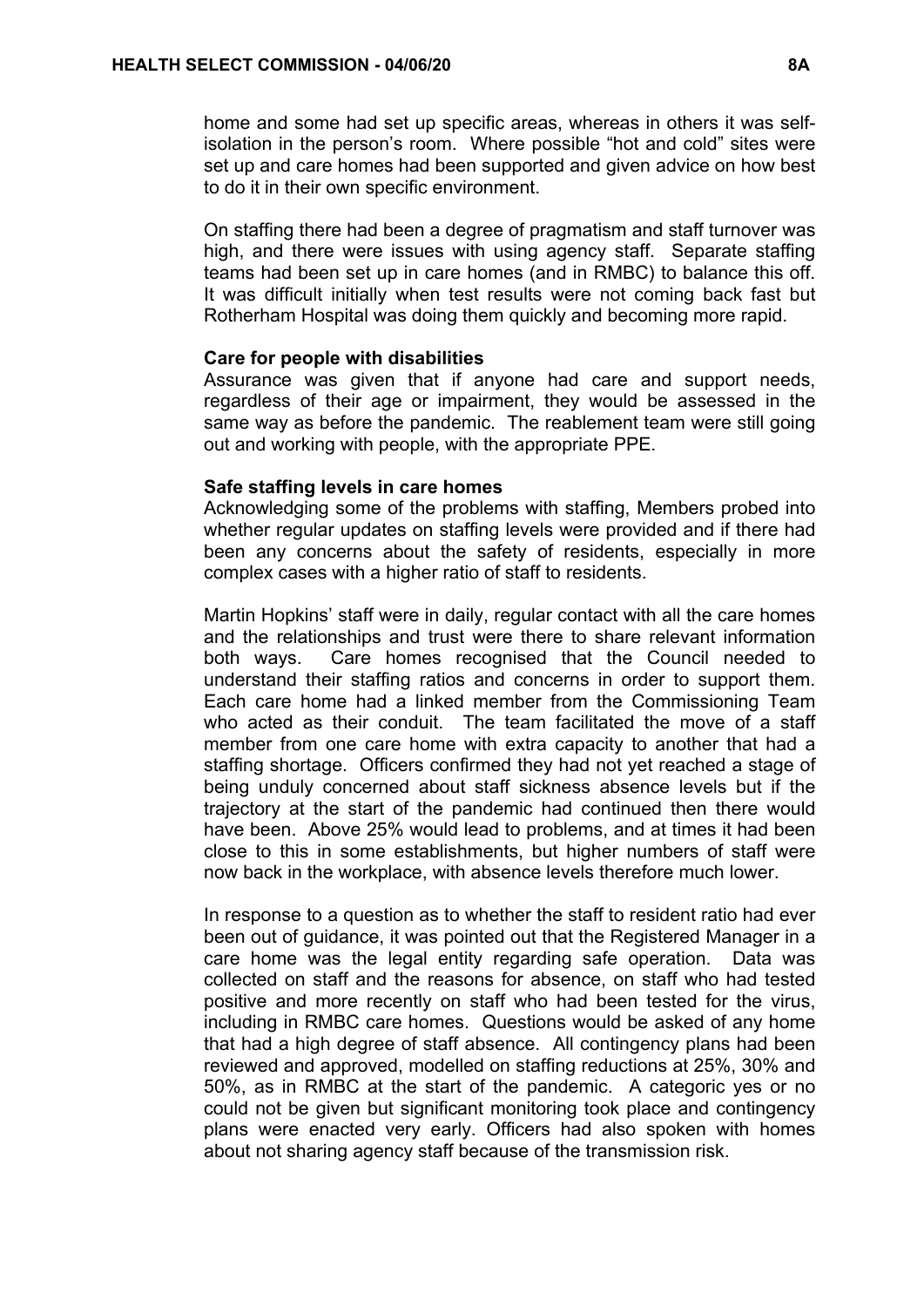### **Financial support for care homes**

Members asked if this meant care homes would now say they were in a better financial situation, given the impact of a vacancy rate around 26%.

The grants had been well received but as seen in the national media provider associations and some providers had made representations about longer term funding requirements and also referenced the financial climate over the last ten years. Fee uplifts has been provided in Rotherham and officers worked within the budget available to support the establishment but divergent views on the level of funding were expected. In terms of Government pandemic monies, the Council had sought to support care homes, not only in a direct non-cashable way, but also through direct contact and support from staff and health colleagues. Support from the named GP for each care home had been appreciated by the sector. Further potential funding was not known at this stage.

#### **Care home entry**

As the trend showed later entry into care homes and shorter stays, the question was asked if this indicated successfully supporting people at home for longer. It was confirmed that part of the overall plan for Adult Care had been to reduce the number of care home residents by supporting people to live more independently at home for longer and overall numbers had fallen from 1,200 to around 800 in the last few years. Sadly, some of the change was attributable to Covid-19.

Surprisingly, across Yorkshire and Humber expected demand for social care support had been lower than anticipated until a slight recent increase. In part this was because family members who had been furloughed had been in a position to provide support at home where unable to do so before, including for domiciliary care, but that was beginning to change. Uncertainty existed regarding the trend and it would be monitored but Rotherham was no different to elsewhere in South Yorkshire.

In terms of 30% of placements being out of borough and whether this had fluctuated with the crisis, this was data from March when the update had been due originally. It had not really been collected recently with the focus elsewhere but the assumption was that the position would have shifted.

### **Government guidance**

Members recognised that this presented a major challenge as it was announced at night and expected to be implemented from the next day with health and care partners having no prior knowledge of what would be announced. PPE guidance had been very complicated from the start in terms of understanding when to use and when not to use PPE. Some of this had been driven by distribution lines and some by still developing an understanding of transmission rates. Staff had not used repellent goggles and visors before.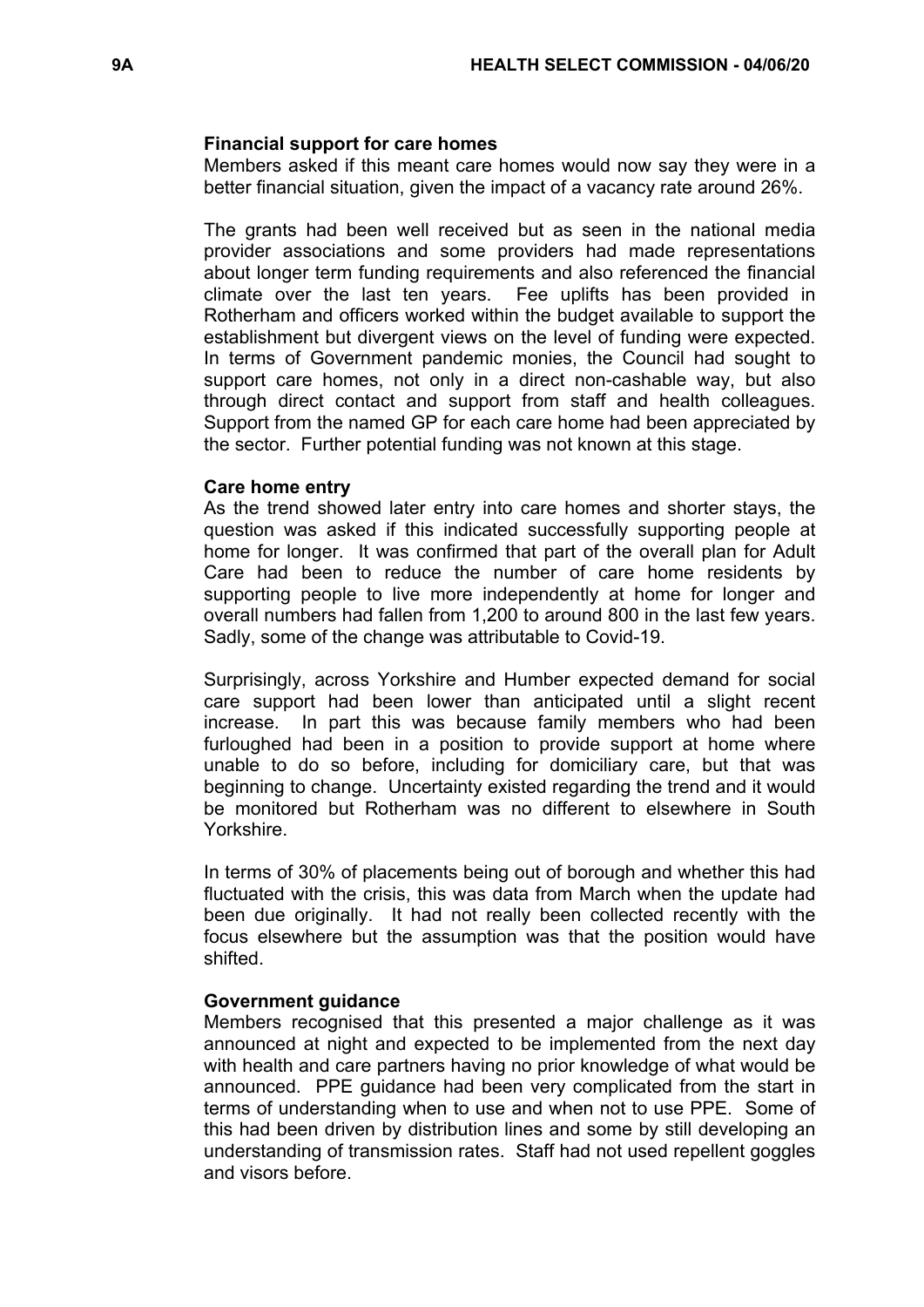#### **Audit trail**

Assurance was sought that the Council had clear timelines and data to marry up activity with Government guidance as issued or changed. Care homes had action plans and logs for older people 65+, learning disability and mental health. Every time a change was made in our approach, a clear audit trail of everything done was in place to give assurance to ourselves, Members and anyone else who might ask and to show the decision-making on changes to the approaches. Cllr Roche verified the robust and thorough audit trail and detailed information provided with sitrep and surveillance data and confirmed that everything was formally minuted to provide additional assurance on this point.

Probing further beyond RMBC data, Members asked about data on what others did and where and when the problems/issues had occurred. As it sounded very reactive to Government announcements, a follow up point was whether there had been scope to do what we thought was right for our local circumstances. Assurance was given that what was done was from a Rotherham perspective and with staff having good knowledge of our local provider market this facilitated knowing where to deploy extra resource. It was a question of interpretation of the guidance and was very evidence based. Nursing staff dedicated to care homes had been involved in all the training and the continuity and local deployment was integral to how this was managed and what was right for an individual care home.

### **Care home deaths**

Officers were asked if they had data on deaths in local care homes over the last three months and how this compared with the number of expected deaths for the period. Originally figures reported nationally were only for hospital deaths from Covid-19 but that had changed to include all deaths. Sadly, people had potentially died from Covid-19 before much was known about it. This information was part of the Public Health data surveillance captured through the local and the South Yorkshire surveillance cells. An update could be provided at the next Health Select meeting when the Director of Public Health would be able to attend and provide a full picture and set the context of collecting different data at different times.

### **Community confidence**

Members were concerned with regard to the challenge of instilling confidence in people if they had to go in a care home and felt fearful. This was acknowledged as a concern for Adult Social Care, whether for respite or long term support. A South Yorkshire-wide communications plan for care homes was under development as it was the same for all local authorities to help people understand that care homes were as safe as they could make them. PPE supplies were better now and wearing masks had become more of the norm for staff. Another concern was in the case of carer breakdown.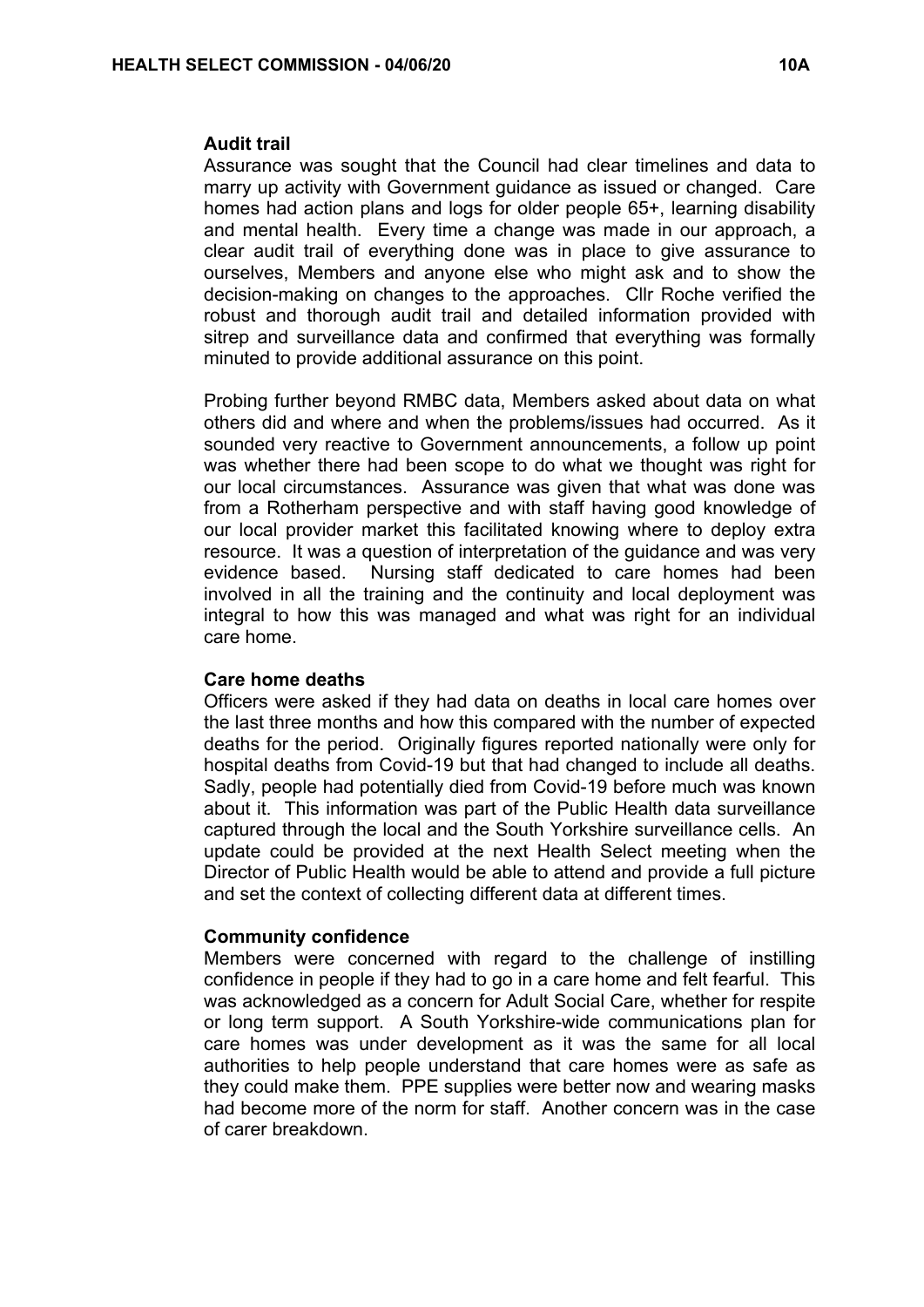### **Care Home of the future and integration of health and social care**

Attention was drawn to the Mary Seacole initiative for hospitals for rehabilitation and recovery which echoed the past in terms of convalescent hospitals and could be similar to a small community hospital. Recovery time from Covid-19 was longer than anticipated but it was not yet clear if there would be one in South Yorkshire or Rotherham. People did recover better at home in their own environment and it was the intention that people returned home once they recovered.

A video from NHSE through the Care Home group showed the recovery of people from Covid-19. It was a good message but one flaw to report back was that people giving care from less than 2 metres distance were not wearing PPE.

Members were positive about the approach to quality but commented that it was dependent upon people's willingness to give their opinions. This prompted a further question on capturing the service user voice in care homes, including in the care home of the future, as this had been an issue explored at the previous care home update.

Business as usual was not taking place and no Care Quality Commission (CQC) inspections were being undertaken. As the regulator, the CQC was the body to test out the voice of the user and knew what they would expect to see and hear in care homes, with a framework for how would undertake their inspection regime. Martin Hopkins' team would normally also go out and talk to people about how it feels and moving forward would have to look at how that was captured in a different way. Multidisciplinary input provided a good sense from residents of what was happening and staff learning too was a part.

The new Healthwatch contract commenced from 1 April 2020 at what was obviously a difficult time but had done well using digital resources to make connections with people. More could be done to develop capturing the resident voice and feeding back on quality and the new contract would help to strengthen what had been happening before.

Under the Quality Matters agenda the "I/We" statements would inform what good looked like and the new contract for advocacy would support people to be heard, including those living in care homes. Surgeries and one-to-one meetings would take place, using the voluntary and community sector to have that contact. For issues in particular care homes letters had gone out and people have been reassured that the Council retained an oversight during this period of Covid-19 lockdown. Officers were asking care homes about their preparations for when lockdown was lifted and measures to recover and restore so relatives would be able to visit.

# **CQC**

Having touched on CQC earlier, more detail was requested regarding what was happening with the CQC and if extra assurance was needed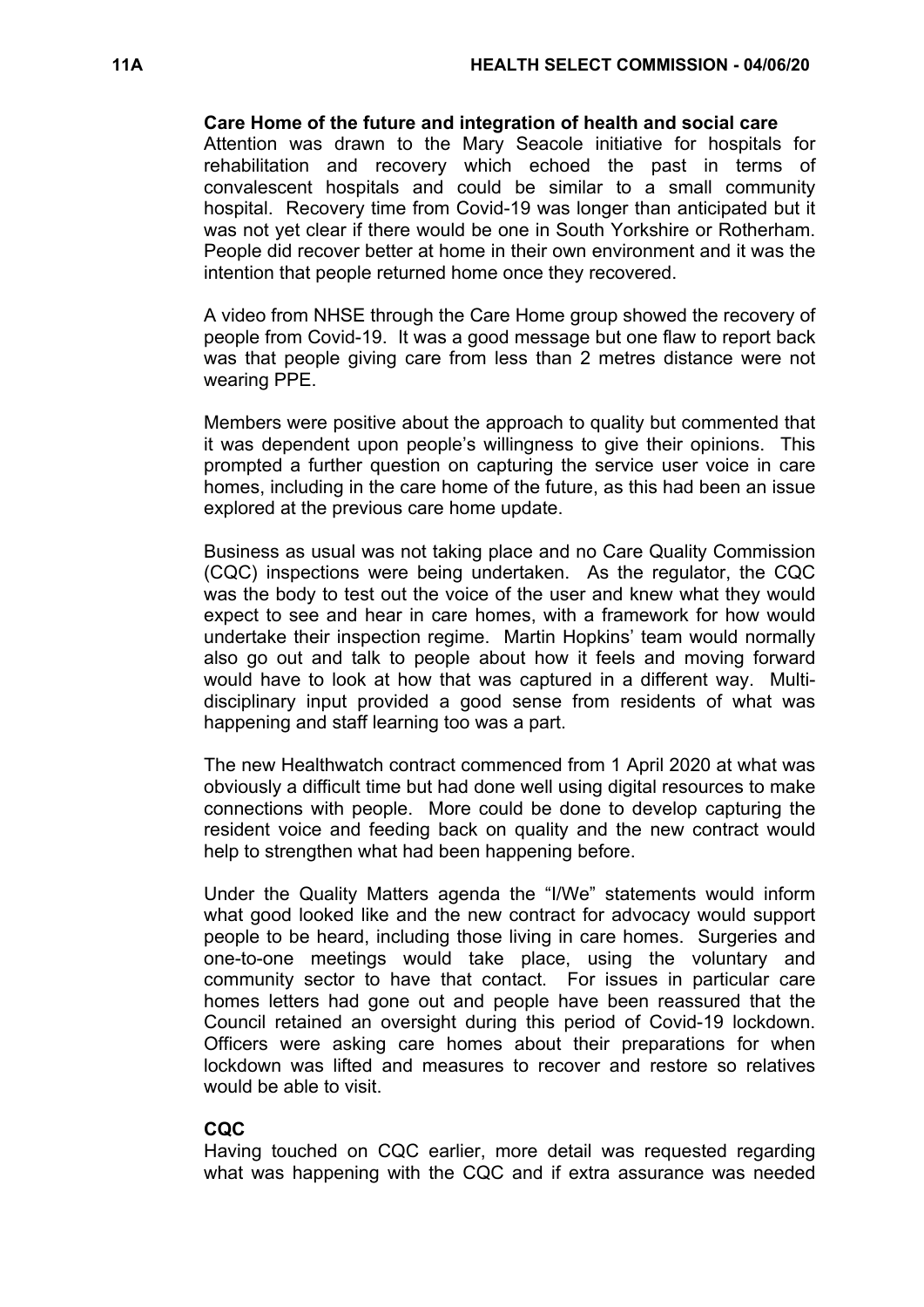from our side. Officers had met with Julia Gordon, CQC inspection manager for the area and discussed any pertinent issues in relation to any individual care home and the sitrep data. The Contract Compliance team also had good links with the CQC inspectors. CQC were putting in place an emergency support framework for contact with care homes and would undertake a mini assessment of the situation which Contract Compliance officers could view and any issues could be dealt with through this link. Dialogue took place with colleagues in district nursing and the hospice services who were regularly going into care homes, so a good discussion network was in place providing oversight.

#### **Quality Board**

The Chair asked how the work of the Quality Board been progressing, especially Quality Matters and the Leadership Academy, prior to the pandemic. The Quality Board membership comprised a range of partners and was a good forum for sharing intelligence. Initial discussion had focused more at a micro level around individual establishments but was moving forward towards becoming more strategic. The aspirations for implementing Quality Matters remained but it was in its infancy and had not progressed as quickly due to the pandemic.

Quality Matters was more of a national or regional approach with CQC Skills for Care and Think Local Act Personal (TLAP). Common data sets were being looked at for monitoring across services and meeting the reporting requirements of the various bodies. Ideas for improvements in monitoring quality had been put forward, which included leadership. Data capture and collation systems had also been explored, including systems available commercially. The advocacy service was involved in monitoring quality and improved relationships had developed across health partners in terms of their work on enhanced health in care homes.

### **Registered Manager turnover**

Members highlighted the importance of having good managers in post in these difficult times and inquired if the longstanding issue of Registered Manager turnover had been addressed. The Leadership Academy/Registered Managers had been discussed with the Learning and Development team and would be picked up when things were stepped down in relation to Covid-19.

#### **Intermediate care/reablement**

As this was a key element in service transformation the question was raised as to whether it would be able to progress alongside the work in care homes with what was happening regarding staffing and capacity with Covid-19. The work had been paused for now with staff doing different things but later in June or in July the integrated place plan would be reviewed and priorities redefined for the remainder of this year and ones to carry forward to next, so a further update could follow in August.

Officers were thanked for their good, informative presentation, comprehensive answers and attendance at the virtual meeting.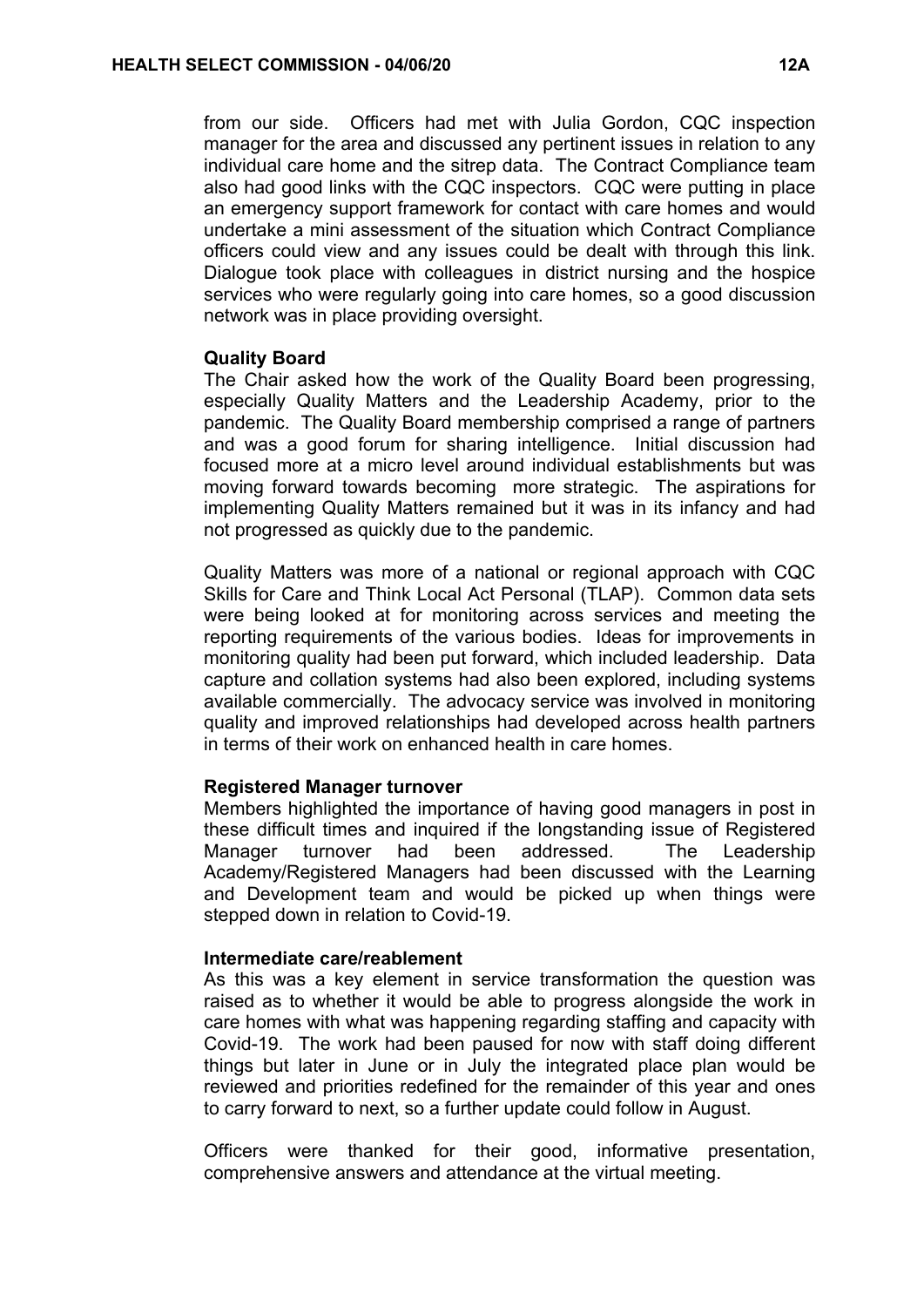Resolved:

- 1) To note the information provided in the presentation.
- 2) To receive a detailed presentation of the surveillance data at a future meeting.
- 3) To have a further update, to include intermediate care and reablement, after August.
- 4) That HSC record its thanks formally to staff for their work and dedication during the Covid-19 pandemic.

### **78. LOCAL AUTHORITY DECLARATION ON HEALTHY WEIGHT**

The Cabinet Member introduced this item by talking about the change in emphasis around the significant problem of obesity in Rotherham. Previous focus had been on Tier 3 and when people had already become obese, whereas now the attention was on earlier interventions and joined up thinking across all services, linked to the wider determinants of health. The plan was a living document and any suggestions from Health Select could be incorporated.

Kate Green from Public Health confirmed that the Council had adopted and signed the declaration in January 2020. Not all actions had been carried out but it set out a clear statement of intent, including to influence policy, service delivery and partners to work towards healthy weight being the norm in Rotherham. Work had paused due to Covid-19 and the original timeline would be reviewed but it would form part of the recovery. The table in the appendix would be updated as the original commitments had been reviewed and amended.

Robin Ireland from Food Active delivered the following presentation.

- The impact of obesity
- Statistics showing prevalence of obesity linked to deprivation and excess weight among children
- The background to the Healthy Weight Declaration (HWD)
- The 14 Commitments
- Examples from elsewhere Blackpool/Cheshire West and Chester
- The Partner Pledge (Cheshire West and Chester Council) contains a set of commitments which organisations pledge to work towards to impact on the health and wellbeing of their staff, clients and the wider community and aims to support the actions of the Council's Declaration.
- The NHS Declaration provides NHS organisations with an opportunity to state their commitment to supporting patients and staff to achieve a healthy weight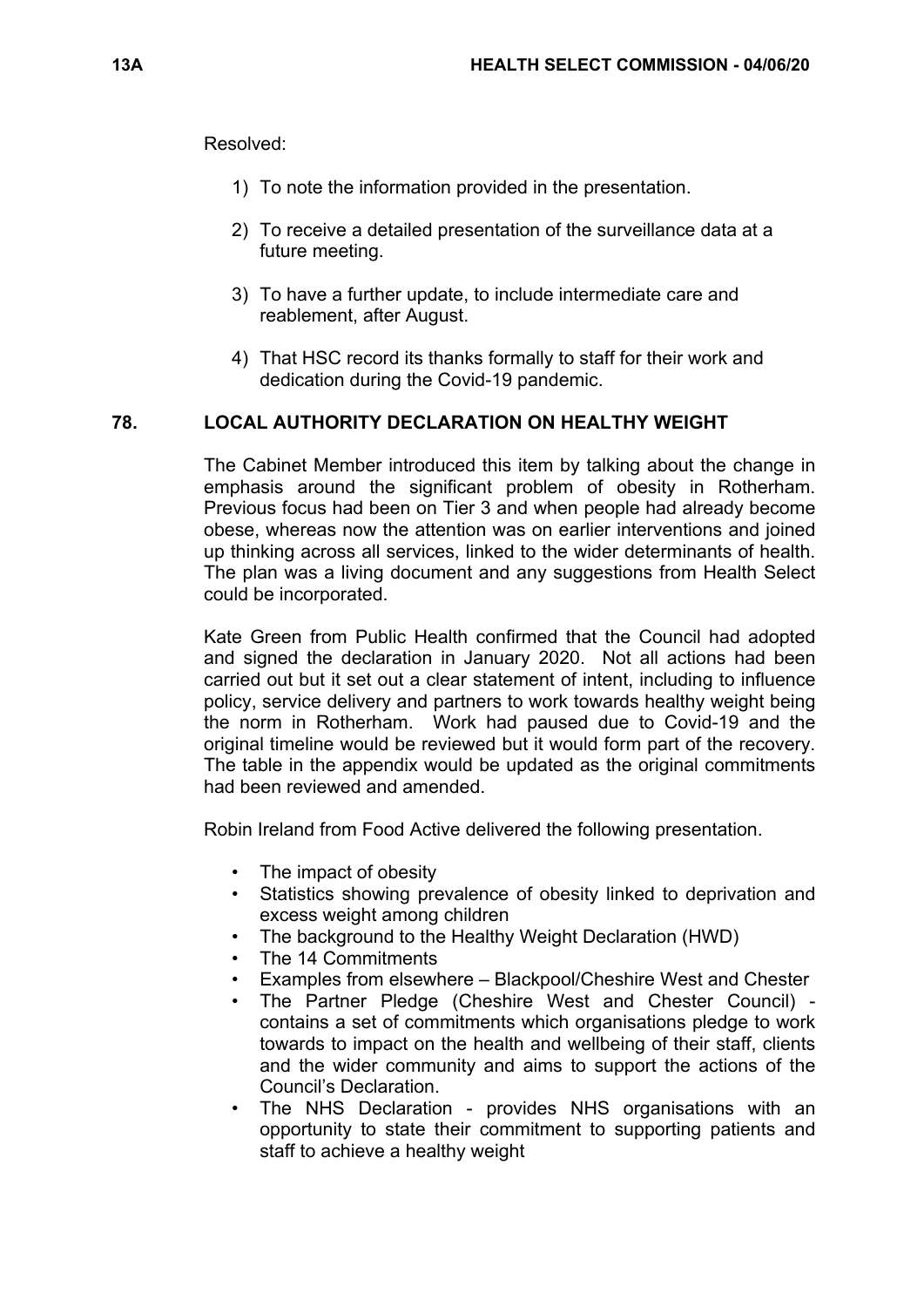# **Covid – 19 and Healthy Weight**

- WHO has highlighted non-communicable diseases (NCDs) as a risk factor for becoming seriously ill with COVID-19
- Obesity may be a risk factor for developing more severe Covid-19 complications, requiring hospitalisation and critical care.
- Obesity is commonly associated with decreased immune function = greater risk
- Emerging evidence suggests men with obesity are more at risk
- As obesity class increases, the risk of mortality increases. More than double with BMI of over 40 – independent of co-morbidities.
- People with obesity may be of lower socioeconomic status, race/ethnicity, poorer diets etc – implications on metabolic affects.
- Affects access to/availability of treatment for obesity particularly those who have experienced weight stigma and may feel a sense of guilt for using NHS resources.

# **Food Active – a North West Response**

- A collaborative programme launched by the North West Directors of Public Health in November 2013 to tackle increasing levels of obesity.
- Focusing on population-level interventions which take steps to address the social, environmental, economic and legislative factors that affect people's ability to change their behaviour.
- Less victim blaming, more environment framing

# **What are the Local Authority Declarations for?**

- **Strategic leadership**: creates an opportunity for senior officers and politicians to affirm their commitment to an issue
- **Local awareness**: shines a light on importance of key activities internally and externally
- **Driving activity**: a tool for staff to use to create opportunities for local working

# **Review and Refresh of the HWD**

# *The commitments*

We consulted with current adoptees of the HWD and ran a small task and finish group.

- the standard commitments have increased in number from 14 to 16
- a small number of new commitments have been introduced covering climate change, place-based approaches, partnerships, and a wider whole-systems approach to obesity
- some of the commitments have been amalgamated
- revision to some of the wording
- the commitments are now listed under key themes

# *Supporting materials*

The revised HWD is due to be launched in early July and will be supported by a range of materials and resources including:

Updated evidence briefing that underpins the commitments  $-$  this reflects the outputs of the consultation in a little more detail,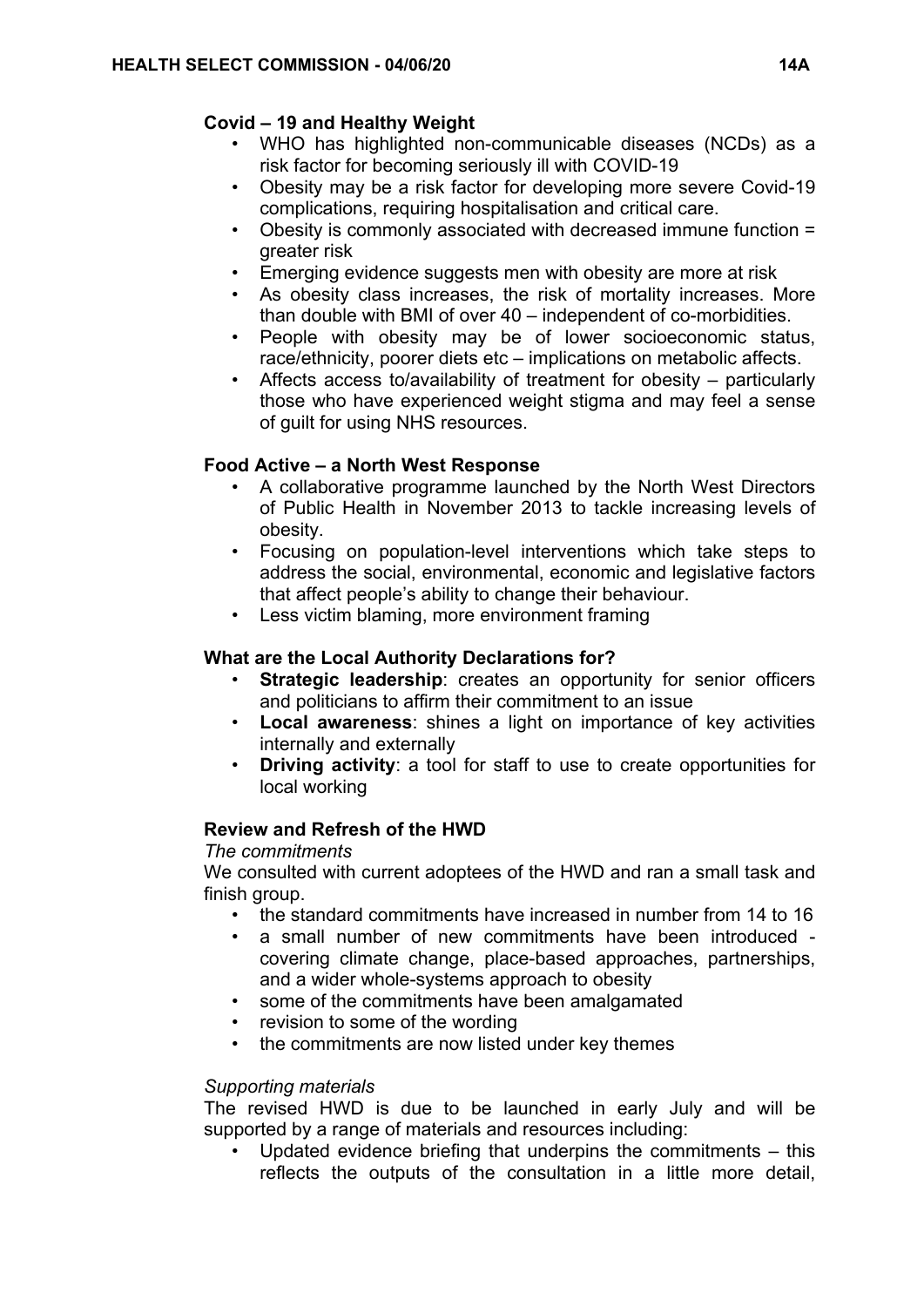specifically linking through to the current policy context and new evidence.

- Updated support pack and Monitoring & Evaluation (M&E) Framework
- New Audit Tool (lighter touch M&E tool)
- HWD communications guidance (with specific reference to weight stigma)
- Briefings from cross-council communication
- A series of posters, infographics and social media assets
- New branding (no more scales)

# **What is in the LA gift**

- Planning and licencing
- Activities/businesses on local authority premises
- Leading by example, setting the tone
- Influencing partners, e.g. via the Health and Wellbeing Board
- Advocacy
- Campaigns

Members welcomed this positive initiative and asked whether any metrics had been developed in the North West to measure the effectiveness of this type of initiative or if Food Active could suggest any suitable metrics.

A monitoring and evaluation system was under development with the intention of looking at the different parts of the commitments and which worked well to enable sharing and comparison between local authorities. Some quick wins were possible but other issues such as vending machines were proving to be difficult to tackle. Food Active also worked with Public Health England and linked in with their work. The overarching aim was to reduce obesity, which would take a while to turn around, and to see changes in the results of the National Child Measurement Programme.

Local evaluation would take place but it was difficult to capture and would take time to come through. The intention would be to use the Food Active tool in Rotherham and as the action plan was developed to consider how that could be monitored to gauge success. Comparison with other areas would be undertaken, together with a review of good practice from local authorities who had already adopted the declaration.

It was clarified that the information pack would not include dietary advice or diet sheets as the emphasis was on policies and what the Council could put in place before people became overweight. The focus was directed towards work at population level rather than individual level. Nevertheless, the declaration would form part of a much wider plan around healthy weight in Rotherham. The other facet would be the weight management services through Get Healthy Rotherham who provided support and advice for people to lose weight in terms of healthy eating and exercise. Both aspects were necessary, working together and Get Healthy Rotherham was up and running providing advice by telephone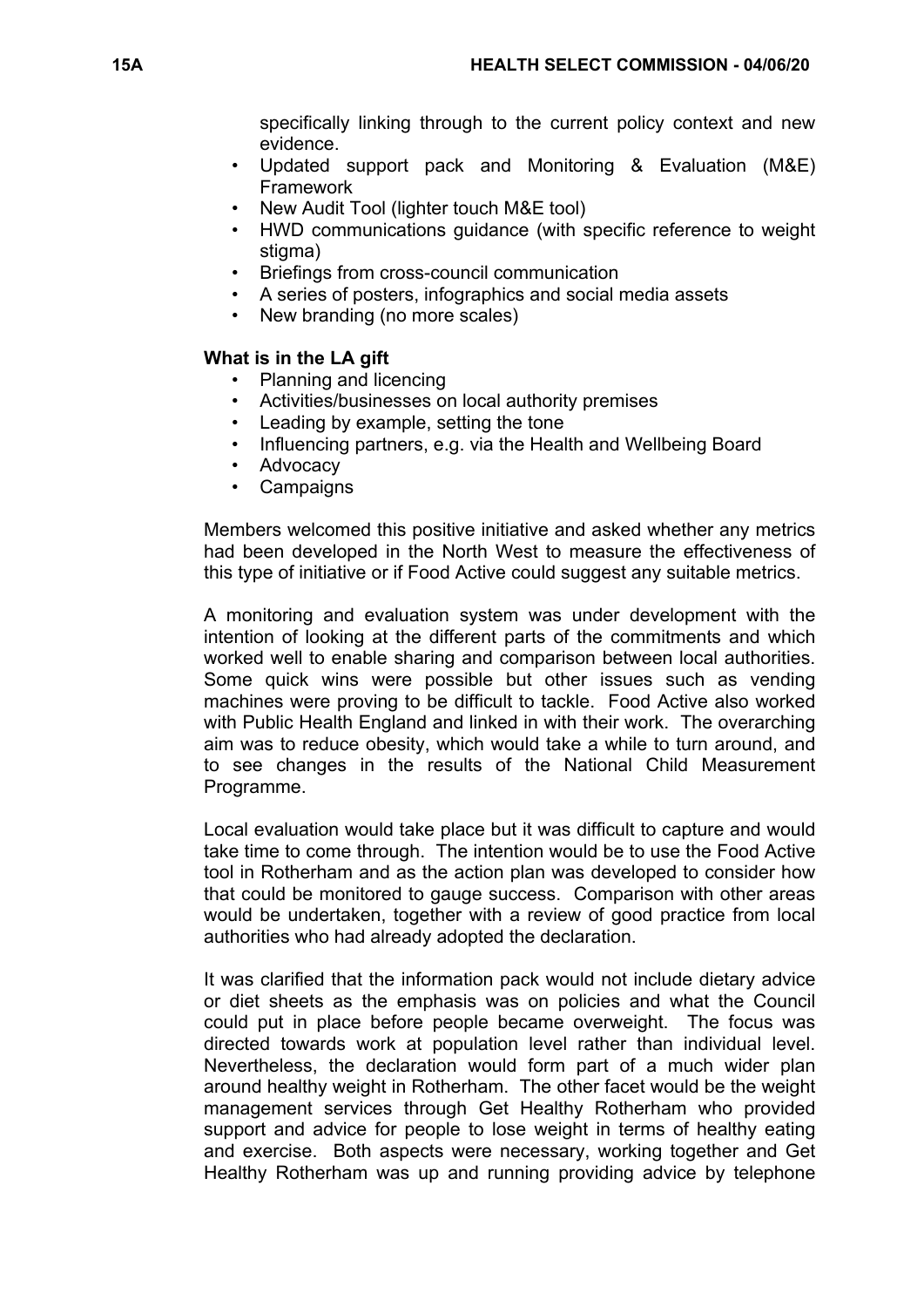and working mainly on a one-to-one basis.

Commitment 1 was considered a laudable aim to encourage healthier options and portion sizes but Members felt that in Rotherham this should be about providing people with options rather than compulsion. Particularly given the previous experience and media coverage of a school that changed its food offer radically in a move that proved very unpopular with students and their families.

The problem was that most of the widely promoted options were the unhealthy ones. Another approach would be more by stealth though removing some of the unhealthy options or introducing smaller portions. Changes had to be managed carefully and discussed with people.

Cllr Roche confirmed that a previous attempt to impose restrictions on new takeaways opening near schools had been overturned but through work with Planning it was hoped to be more successful the second time. Other councils had had some success in this area and learning from their approaches would be helpful.

Members highlighted that knowing how to present things to children and families was important. With this in mind they inquired if there been progress in introducing this type of planning into the system overall rather than actions by individual schools i.e. to infiltrate them gradually and respectfully.

It was more difficult to influence schools, especially now with academies but dialogue was taking place with education staff regarding engagement with schools. A number of schools did buy into the School Improvement Service and that was a potential means of engaging about what was on offer. The Schools Catering Service had already revisited its offer, including an audit of desserts which led to the removal of a number with a high sugar content. Secondary schools were more difficult and it was also a question of engaging with young people to see what options they would like. At a session with Rotherham Youth Cabinet young people said they would like healthier options and asked about options available for students who had free school meals or who were on a limited budget who might go for the most filling options rather than the healthiest choices.

Experience of working with populations that might have major cultural differences, with some possibly experiencing greater disadvantages, was highlighted. These were acknowledged as issues to pick up and work on with schools and where Members could feed in any thoughts or ideas.

Regarding takeaways, Members inquired as to how receptive local businesses might be to making the suggested changes, especially in the current economic climate. This workstream had not really started fully but there were thoughts of linking in with Environmental Health, potentially when they inspected fast food premises. It was about offering healthier alternatives, considering portion sizes, especially when aimed at children,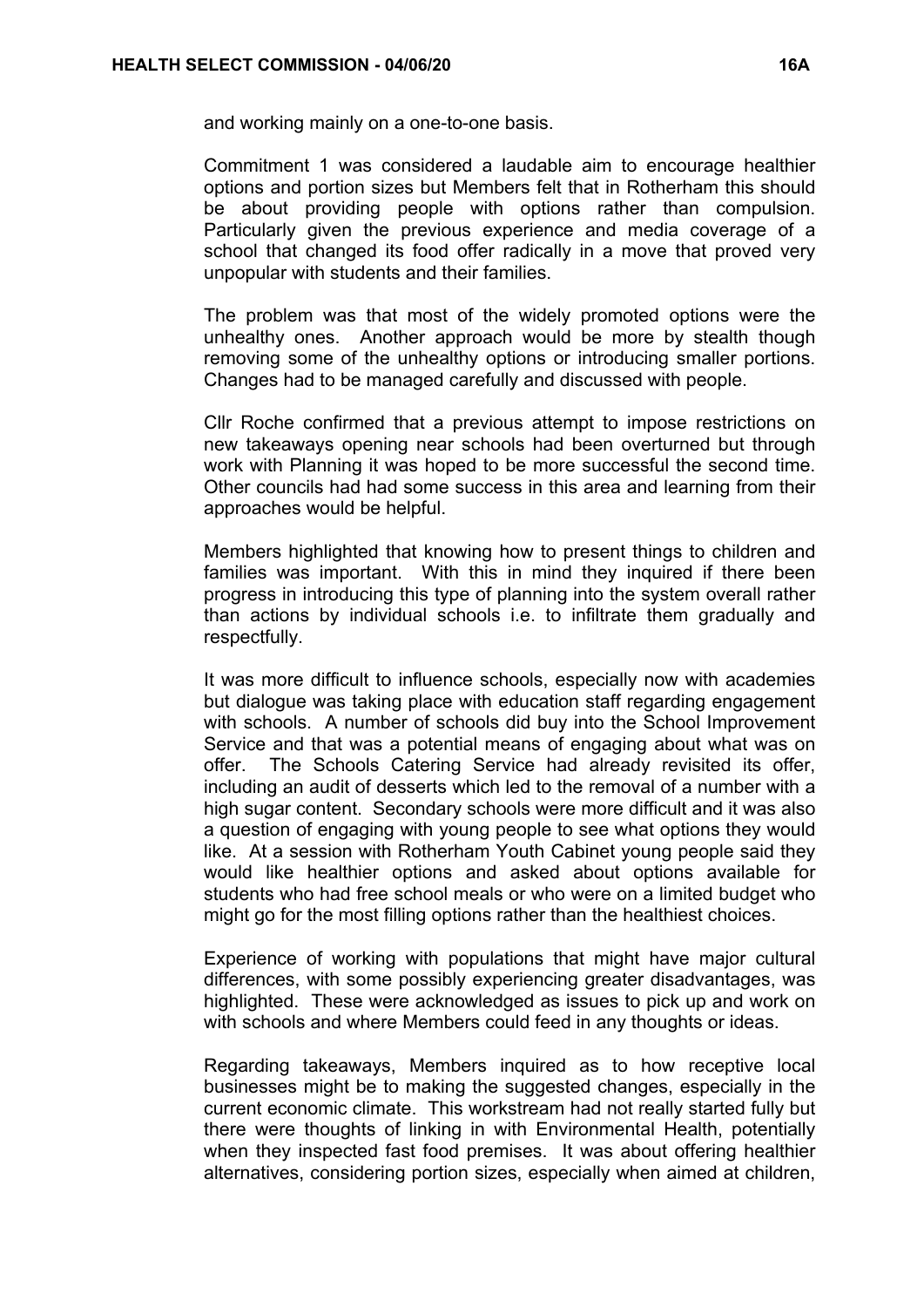and how food was cooked, not removing everything and would be on a voluntary basis. At this stage it was difficult to gauge how receptive they might be to change and it would be a challenge.

Robin Ireland confirmed that it could be done, with good practice to learn from but needed resources. Salt content was a major concern in much takeaway food and sometimes it was a question of training or advice for businesses on how things could be done differently and more healthily, as fast food did not have to be unhealthy. Blackburn with Darwen Council were engaged in a Trailblazer project working with their takeaways and this was not purely about removal or reduction of unhealthy options but also promotion of healthy ones. Blackpool had a healthier takeaways scheme which was promoted on the Council website.

With regard to Commitment 10 – supporting the health and wellbeing of LA staff - Members wondered whether this could include more of the therapeutic and mental health side as well as diet and exercise as it presented a good opportunity for significant cultural change.

Some activity on small things had taken place, such as encouraging people to use the stairs but scope existed to do more. Two officers in Public Health led on the work and more could be done potentially with Human Resources on policy, procedures and culture to encourage healthier choices and how to make them easier to access. It was also a question of how to support staff working at home to look after both their physical and mental health. Information and resources were available on the intranet and internet and staff were signposted to these. Any other suggestions from Members were welcomed.

It was recognised that various good initiatives were included but that some issues needed to be addressed more at the national level. Officers were asked about garnering other local authorities nearby to influence and wield pressure nationally.

Food Active was a member of the Obesity Health Alliance, therefore by working with them Rotherham added to how Food Active contributed at a wider level. Issues such as promotion of unhealthy products during the pandemic could only be dealt with nationally and Food Active felt they should advocate strongly against junk food marketing. Learning and links across Yorkshire and Humber, including all the Directors of Public Health, and mutual support from Councils all contributed towards this.

Regarding linking this work to the Neighbourhood Strategy and ward plans, this was viewed as something to work on, including consideration of how to engage communities and ask them what they would like to see the Council doing to support them to make these healthier choices. Most ward plans had identified health as an issue so another area where support from Members would be crucial.

Officers were thanked for their interesting and informative presentation.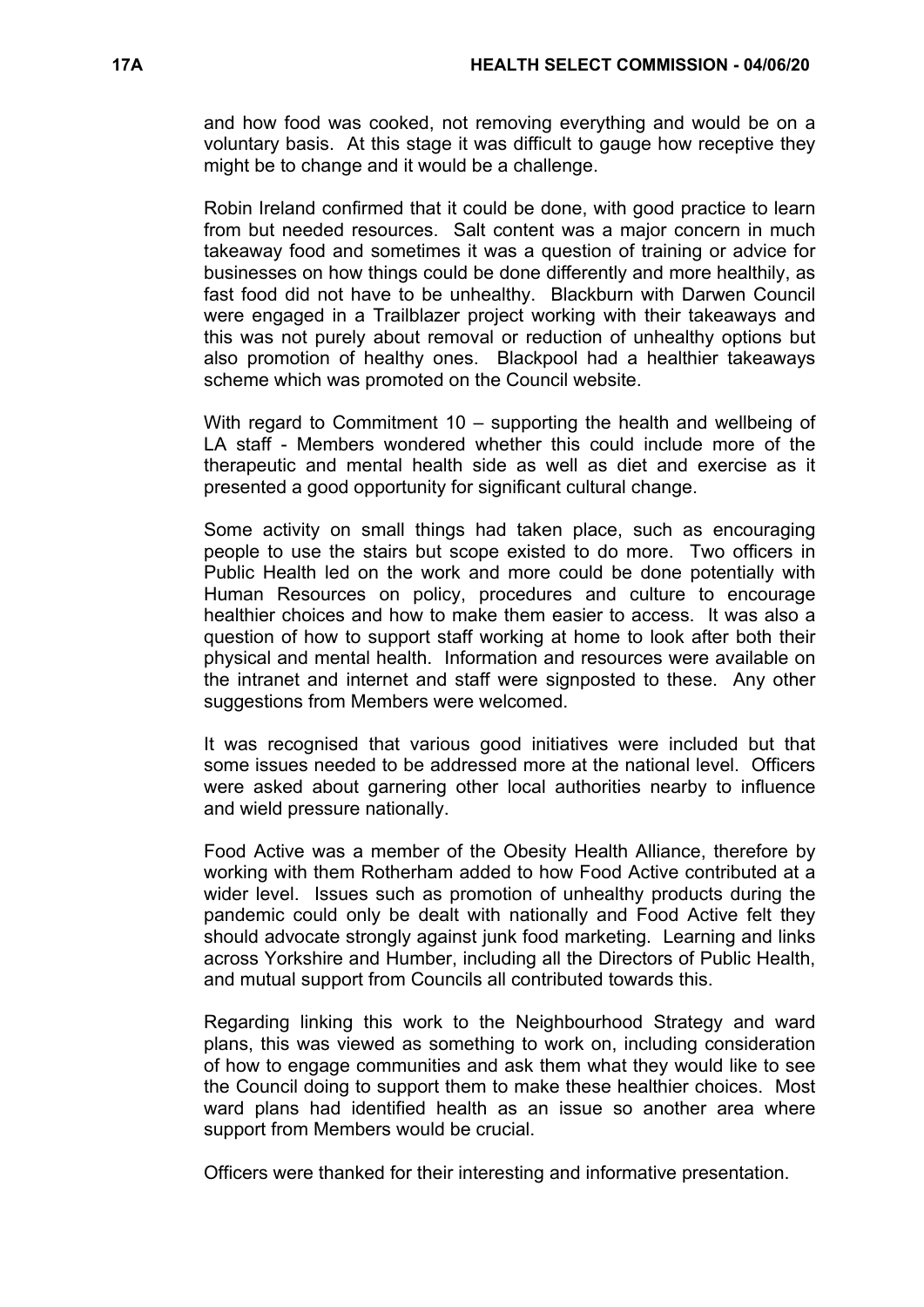Resolved:-

- 1) To note the information provided about the declaration and that the Council formally adopted this on 20 January 2020.
- 2) To schedule the updated plan to come back to the Select Commission at an appropriate time.

# **79. INITIAL WORK PROGRAMME ITEMS FOR 2020-21**

Janet Spurling, Governance Advisor introduced an initial draft of the Health Select Commission's work programme for 2020-21 for discussion. The work programme needed to address key policy and performance agendas, with a clear emphasis on adding value, leading to improved outcomes for the people of Rotherham. It should also be focused on issues that Scrutiny would be able to influence.

Central to the work programme would be transformation of health and social care services, a longstanding and continuing focus for Scrutiny over several years. NHS provider performance would be scrutinised through the Quality Reports and updates in respect of particular service areas. Adult Care and Public Health Outcome Frameworks enabled progress in Rotherham to be gauged year on year and benchmarked nationally and regionally. Addressing health inequalities in the borough, through health and social care strategies and plans, and by looking at the wider determinants of health, was an issue that the Select Commission had frequently highlighted and would continue to explore. In addition, the work programme would have to take account of the response to and recovery from the Covid-19 pandemic.

The initial work programme in Appendix 1 reflected agenda items on which the Health Select Commission had requested progress reports for 2020-21 in order to scrutinise the impact of recent service or policy changes, such as Ophthalmology Services. It also included items delegated from the Overview and Scrutiny Management Board for monitoring, such as the impact of implementation of the new Home Care and Support Services Contract.

More direct public involvement in scrutiny work was acknowledged as an area to develop further and HSC expected to see qualitative evidence of the impact of service changes and transformation, in addition to the quantitative data and metrics.

Key priorities in the work programme would include:

- Intermediate Care and Reablement
- Depression and Mental Health
- Support for Carers
- Covid-19 Response and Recovery
- Respiratory Services